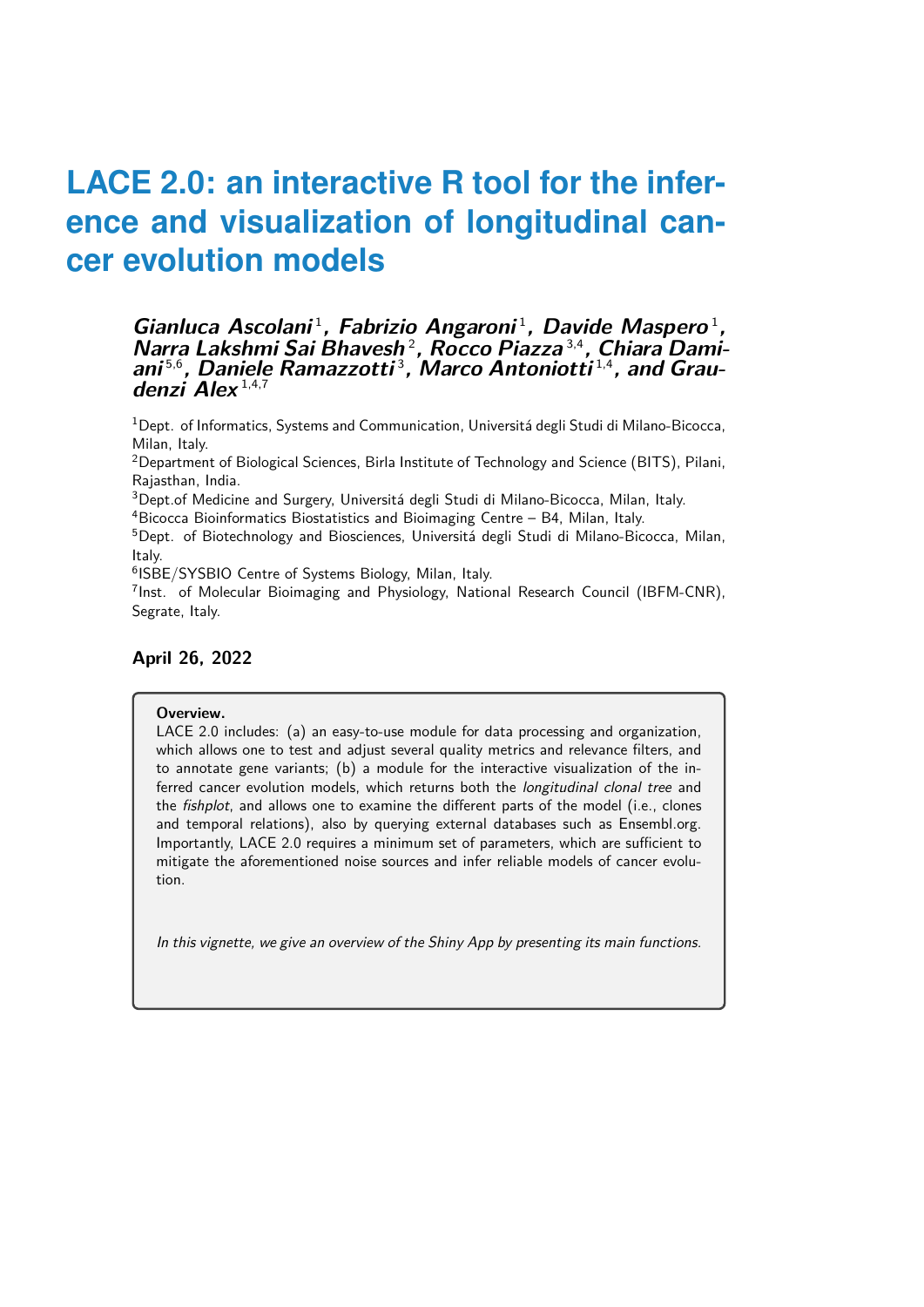# **Contents**

|                |     | Installation of LACE 2.0 R package <b>Example 2.0</b> R package<br>$\overline{2}$                                                                                                                                                                |
|----------------|-----|--------------------------------------------------------------------------------------------------------------------------------------------------------------------------------------------------------------------------------------------------|
| $\overline{2}$ |     | Installation of other required softwares<br>3                                                                                                                                                                                                    |
| 3              |     | 3                                                                                                                                                                                                                                                |
| 4              |     | 3                                                                                                                                                                                                                                                |
| 5              |     | Interface in the contract of the contract of the contract of the contract of the contract of the contract of the contract of the contract of the contract of the contract of the contract of the contract of the contract of t<br>3              |
|                | 5.1 | $\overline{4}$                                                                                                                                                                                                                                   |
|                | 5.2 | Sidebar and Demos entertainment and Demos<br>$\overline{4}$                                                                                                                                                                                      |
|                | 5.3 | Processing interface entertainment of the state of the state of the state of the state of the state of the state of the state of the state of the state of the state of the state of the state of the state of the state of th<br>$\overline{4}$ |
|                |     | $\overline{4}$<br>5.3.1                                                                                                                                                                                                                          |
|                |     | 6<br>5.3.2<br>$\,6\,$<br>5.3.3                                                                                                                                                                                                                   |
|                |     | 8<br>5.3.4                                                                                                                                                                                                                                       |
|                | 5.4 | Selection of relevant variants entertainment of the selection of relevant variants<br>9                                                                                                                                                          |
|                | 5.5 | 11                                                                                                                                                                                                                                               |
|                | 5.6 | Longitudinal display and outputs interface<br>13                                                                                                                                                                                                 |
| 6              |     | 14                                                                                                                                                                                                                                               |
|                |     | LACE 2.0 is a new release of the LACE R package. LACE 2.0 is capable of performing clonal                                                                                                                                                        |

evolution analyses for single-cell sequencing data including longitudinal experiments. LACE 2.0 allows to annotate variants and retrieve the relevant mutations interactively based on userdefined filtering criteria; it infers the maximum likelihood clonal tree, cell matrix attachments and false positive/negative rates using boolean matrix factorization. Furthermore, LACE 2.0 allows to investigate cancer clonal evolution under different experimental conditions and the occurrence of single mutations which can be queried via ensembl database.

# <span id="page-1-0"></span>1 Installation of LACE 2.0 R package

The package is available on GitHub and Bioconductor. LACE 2.0 requires  $R > 4.1.0$  and Bioconductor. To install Bioconductor run:

if (!require("BiocManager", quietly = TRUE))

install.packages("BiocManager")

To install LACE 2.0 run:

remotes::install\_github("https://github.com/BIMIB-DISCo/LACE", dependencies = TRUE)

<span id="page-1-1"></span>LACE 2.0 uses Annovar and Samtools suite as back-ends for variant calling annotation and depth computation, respectively. Please refer to the next section to install them.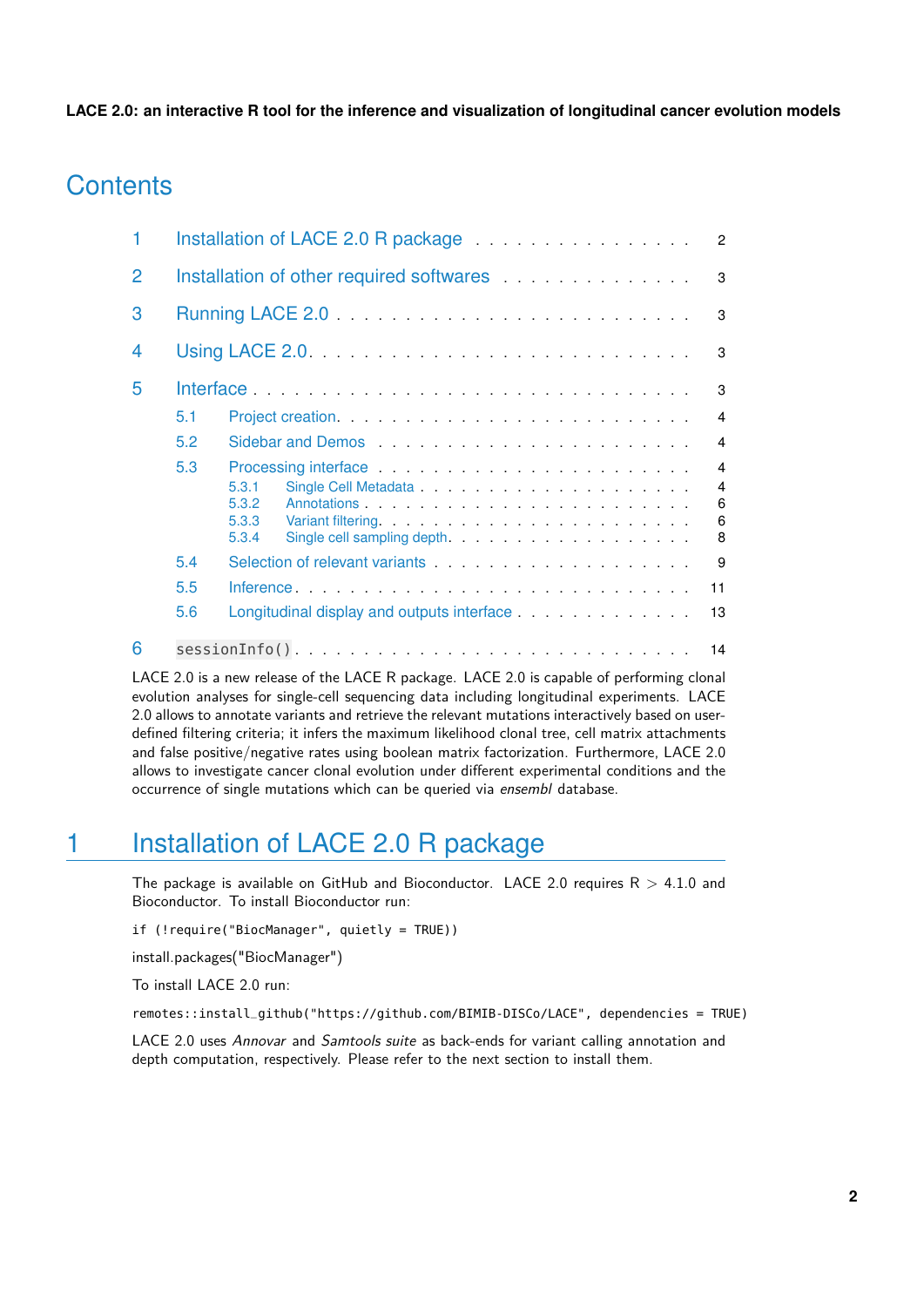# 2 Installation of other required softwares

Annovar is a widely used variant calling software freely available upon registration to their website at https://annovar.openbioinformatics.org/en/latest/. The package contains Perl scripts and variant calling annotation reference databases for the human species. For other databases, please refer to their website. If the scripts are installed in binary search path, then LACE 2.0 will detect them automatically.

Perl (https://www.perl.org/) is required to run Annovar.

<span id="page-2-0"></span>Samtools suite is a standard set of tools and libraries to handle SAM/BAM/BED file format and perform a variety of common operations on sequencing data. It is freely available at http://www.htslib.org/ and https://github.com/samtools/htslib. To install Samtools follow the instructions in their website.

# 3 Running LACE 2.0

To start LACE 2.0 user interface run: library(LACE)

<span id="page-2-1"></span>LACE2()

# 4 Using LACE 2.0

LACE 2.0 has been thought to be used on single cell sequencing data for which it is available variant calling data in standard VCF format and binary aligned data in standard BAM format.

The user is provided with an interface to initiate a project and to set filter thresholds after which annotation of variants, filtering of data and depth at variant sites are retrieved. Both annotation and depth derivation are computationally expensive steps. LACE 2.0 reduces possible re-computation by detecting parameter variations of the user interface and by comparison of the timestamps of interface state, inputs and outputs. Intermediary and final data are stored in the designated folders.

The operation is followed by the possibility for the user to select variants which are drivers of the understudied biological problem.

At this point, the inferential step is executed so that the most likelihood longitudinal clonal tree and clonal prevalences are retrieved together with the best set of false positive/negative rates among those provided by the user.

<span id="page-2-2"></span>The results are displayed via an interactive interface.

## 5 Interface

<span id="page-2-3"></span>The interface is divided in two parts interleaved by variant selection and inferential computation parts: the processing interface and the results interface.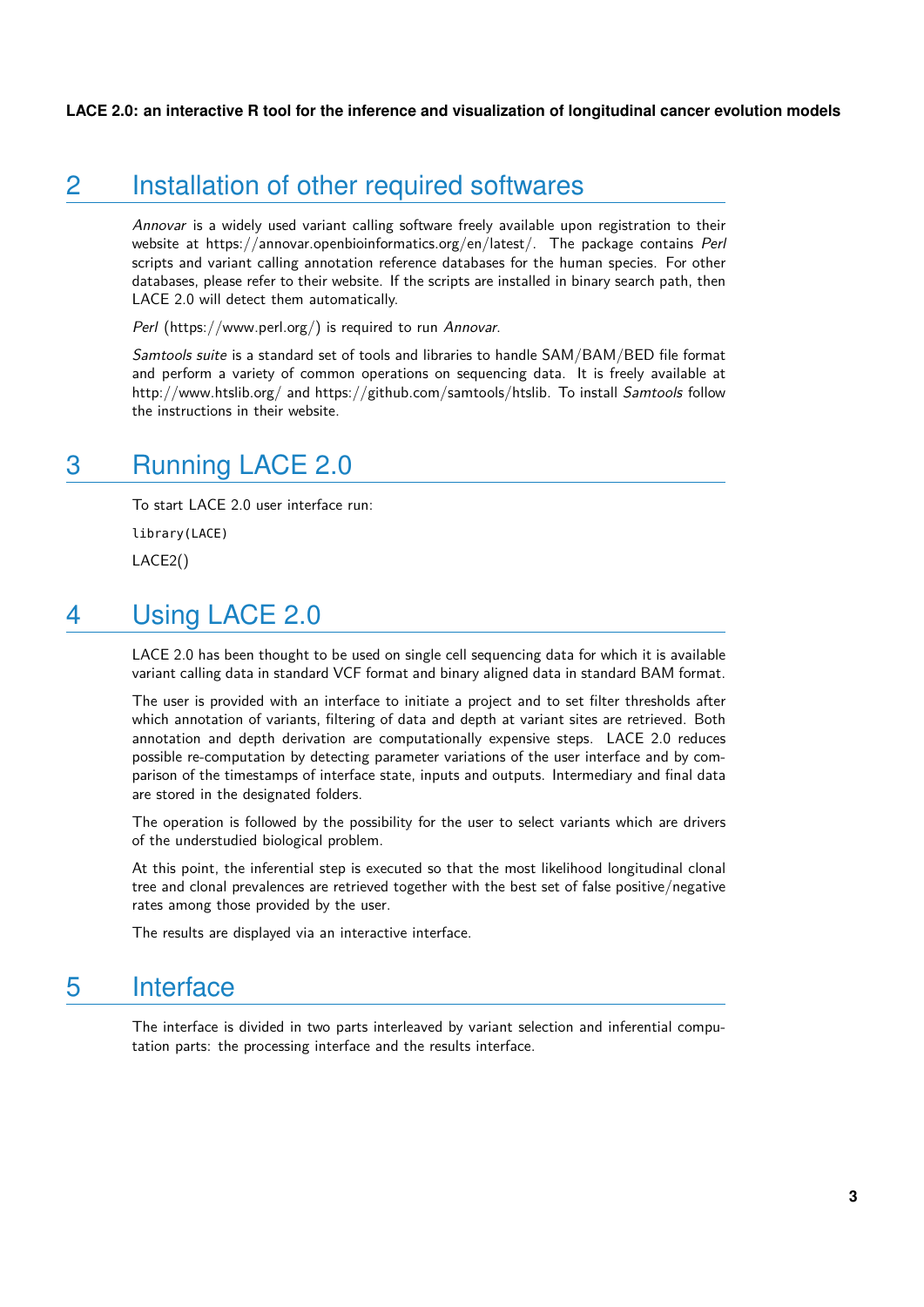## 5.1 Project creation

To begin the clonal analyses the user needs to create a project by choosing a folder and a meaningful name for the project.

If the project path does not contain former LACE projects, it asks the user to create a new one ("Create project") and all intermediate and final results will be stored in structured sub-folders of the chosen project path.

<span id="page-3-0"></span>LACE 2.0 automatically recognizes if the selected path is a LACE project and proposes the user to load it  $\left( \begin{array}{c} \text{Load project} \end{array} \right)$ 

## 5.2 Sidebar and Demos

The sidebar is divided in Projects and Current Project. Projects contain a set of recently opened projects which can be reloaded by selecting the respective project name.

| LACE 2.0   |                             |  |  |  |  |  |  |  |  |
|------------|-----------------------------|--|--|--|--|--|--|--|--|
| & Projects |                             |  |  |  |  |  |  |  |  |
|            | <b>Recent Projects</b>      |  |  |  |  |  |  |  |  |
|            | <b>三</b> Demo Projects      |  |  |  |  |  |  |  |  |
|            | >> Melanoma dataset (Rambow |  |  |  |  |  |  |  |  |
|            | >> Small dataset            |  |  |  |  |  |  |  |  |
|            | Current Project             |  |  |  |  |  |  |  |  |

Under Projects, there is the sub-menu Demos. LACE 2.0 provides the user with two demos:

- Melanoma dataset [Rambow, Florian, et al. "Toward minimal residual disease-directed therapy in melanoma." Cell 174.4 (2018): 843-855.] containing single cell variant annotations and depths for a total of 674 cells sampled at 4 different time points:
	- 1. sample before treatment
		- BRAF inhibitor treatment
	- 2. sample after 4 days
	- 3. sample after 28 days
	- 4. sample after 57 days
- Small dataset containing only 3 cells per 4 sampling time points.

<span id="page-3-1"></span>Current Project allows the user to save and load the parameters of the whole project or of the active tab.

## 5.3 Processing interface

### 5.3.1 Single Cell Metadata

<span id="page-3-2"></span>In order to perform clonal analyses it is required to provide some information about the experiment such as the cell IDs which are used to retrieve the VCF/BAM files and the sample name each cell belongs to. These metadata are generally included with the experimental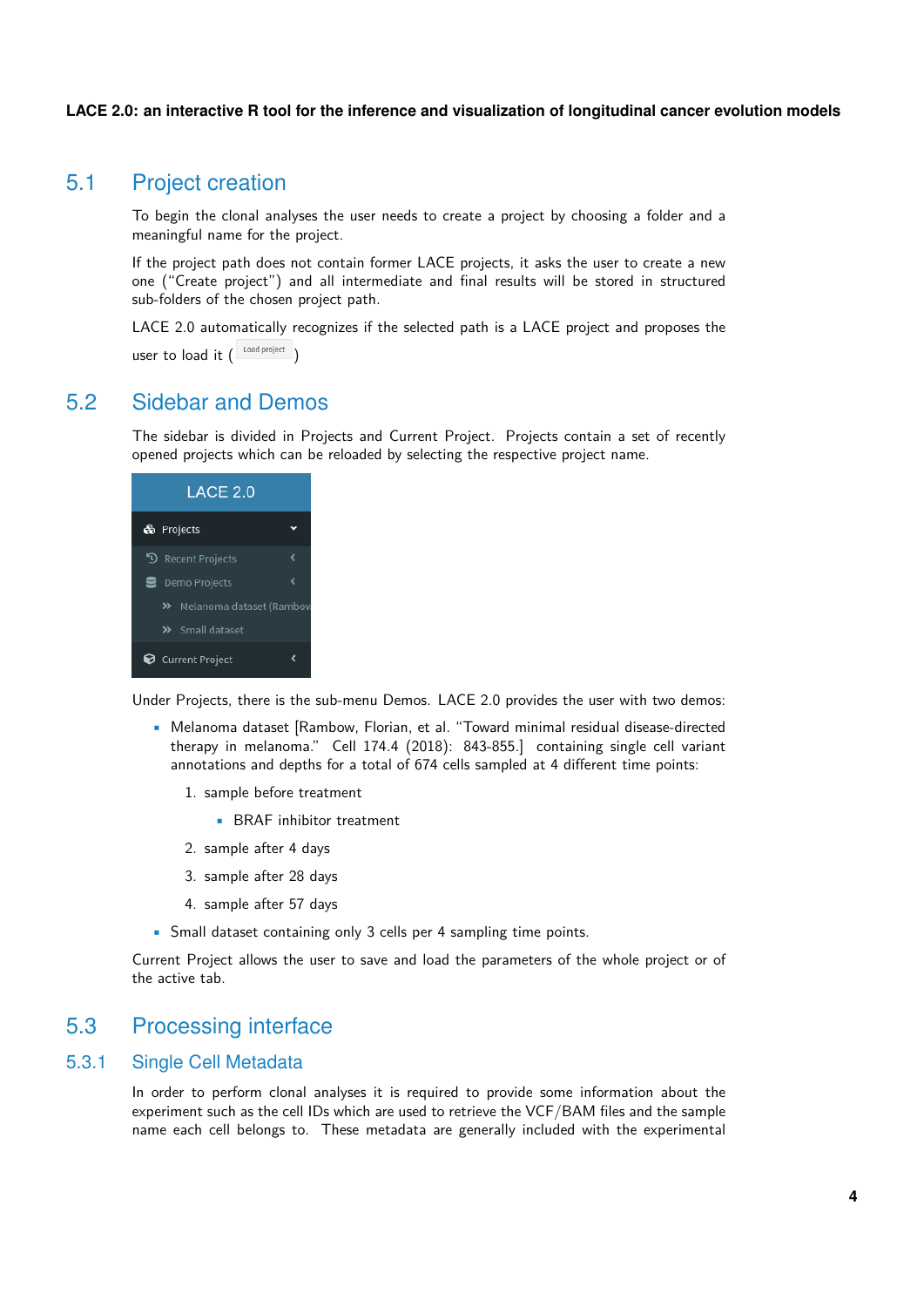sequencing data as part of the library preparation. LACE 2.0 accepts tsv/csv tabular formats with headers and rds standard data R format. Metadata file can include more information relative to the experimental setup and the platform used.

|                | Single cell metadata info     |                                                                                                                                                                                                                                                                                                                                                                                                                                                  |
|----------------|-------------------------------|--------------------------------------------------------------------------------------------------------------------------------------------------------------------------------------------------------------------------------------------------------------------------------------------------------------------------------------------------------------------------------------------------------------------------------------------------|
| drive.         |                               | Information regarding the longitudinal single cell experiment. At a minimum, information about the cells' identifiers and the sample they<br>belong to is required. The identifiers are used to identify the file names to include in the anlysis and the samplings represent the time points.<br>The cells used in the downstream analysis are the intersection between the identifiers present in the metadata and the BAM files stored in the |
|                |                               | You may have to create such a file from scratch. See the (i) button below.                                                                                                                                                                                                                                                                                                                                                                       |
|                |                               | If you have loaded one of the 'demo projects', changes on this tab are not considered.                                                                                                                                                                                                                                                                                                                                                           |
|                |                               |                                                                                                                                                                                                                                                                                                                                                                                                                                                  |
|                | Metadata file                 | A                                                                                                                                                                                                                                                                                                                                                                                                                                                |
|                | /Rambow_dataset/data_info.rds |                                                                                                                                                                                                                                                                                                                                                                                                                                                  |
|                |                               |                                                                                                                                                                                                                                                                                                                                                                                                                                                  |
|                |                               |                                                                                                                                                                                                                                                                                                                                                                                                                                                  |
|                |                               |                                                                                                                                                                                                                                                                                                                                                                                                                                                  |
|                | Cell id column                | 0                                                                                                                                                                                                                                                                                                                                                                                                                                                |
| Run            |                               |                                                                                                                                                                                                                                                                                                                                                                                                                                                  |
|                |                               |                                                                                                                                                                                                                                                                                                                                                                                                                                                  |
|                | Run                           |                                                                                                                                                                                                                                                                                                                                                                                                                                                  |
| 1              | SRR7424152                    |                                                                                                                                                                                                                                                                                                                                                                                                                                                  |
| $\overline{2}$ | SRR7424153                    |                                                                                                                                                                                                                                                                                                                                                                                                                                                  |
| 3              | SRR7424154                    |                                                                                                                                                                                                                                                                                                                                                                                                                                                  |
| 4              | SRR7424155                    |                                                                                                                                                                                                                                                                                                                                                                                                                                                  |
| 5              | SRR7424156                    |                                                                                                                                                                                                                                                                                                                                                                                                                                                  |
| 6              | SRR7424157                    |                                                                                                                                                                                                                                                                                                                                                                                                                                                  |
|                |                               |                                                                                                                                                                                                                                                                                                                                                                                                                                                  |
| Age            | <b>Time column</b>            | 0                                                                                                                                                                                                                                                                                                                                                                                                                                                |

The user should identify and select the ID and sampling columns. The user can also reorder the sampling names

| Time column                                                                                         |                                                                               |
|-----------------------------------------------------------------------------------------------------|-------------------------------------------------------------------------------|
| Age                                                                                                 | Sampling time points                                                          |
| <b>Sampling points</b><br>Drag the time points in chronological order<br>(before the smaller times) | Select and drug one or more sampling<br>points to order them chronologically. |
| before treatment                                                                                    |                                                                               |
| 4d on treatment                                                                                     |                                                                               |
| 28d on treatment                                                                                    |                                                                               |
| 57d on treatment                                                                                    |                                                                               |
|                                                                                                     |                                                                               |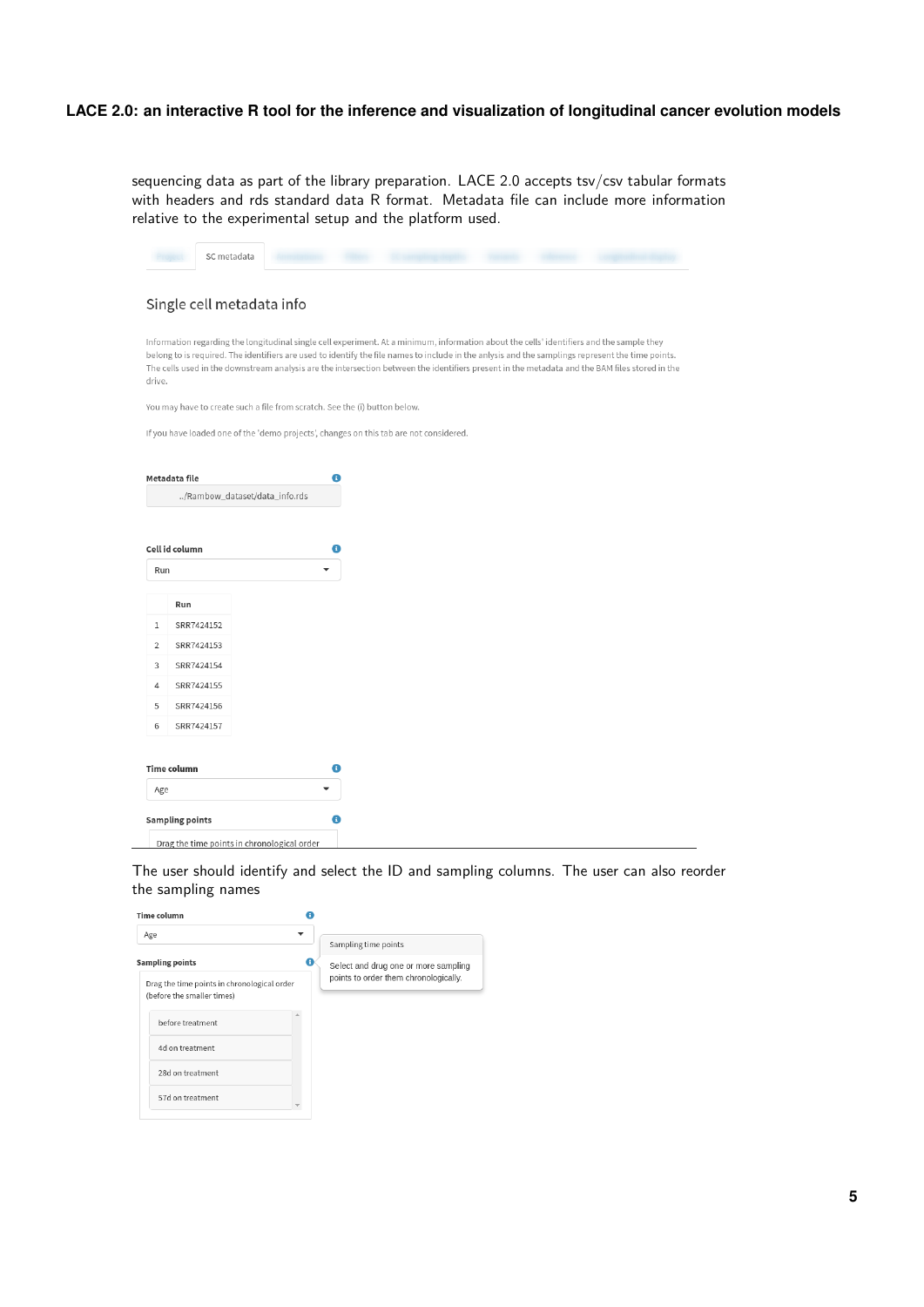<span id="page-5-0"></span>so to recreate the chronological order of longitudinal events of the experiment, or to explore different orders.

### 5.3.2 Annotations

Annotations of variant calling data is performed using Annovar as back-end. Each mutation of each cell is annotated based on the annotation database used. Annovar provides a database for the human species useful to tag cancer mutations and whenever possible their functional effect.

If Annovar's Perl scripts are available in the standard binary paths, they are detected and the Annovar folder field is autocompleted; otherwise, the user should provide the folder containing the Perl scripts. The user should also provide the database to use for the annotation and the folder containing the variant calling files (VCF).

### 5.3.3 Variant filtering

<span id="page-5-1"></span>All types of single cell sequencing data is characterized by various sources of noise which depends on the technology used. Detected mutation might be characterized by low quality score or low statistical power. Some mutations can be neglected, while others might cause relevant effects, especially on exonic regions where variations can result in changes of the translational process and modify their functional form.

In order to avoid small and possibly spurious fluctuations on sequencing data, variants can be filtered if they have low supporting evidences. The user can set the minimum values for:

- 1. the number of reads supporting the alternative alleles in a cell,
- 2. the frequency of the minor allele for each referenced SNP included in a default global population,
- 3. the cell frequency per sample showing the mutation at the same site.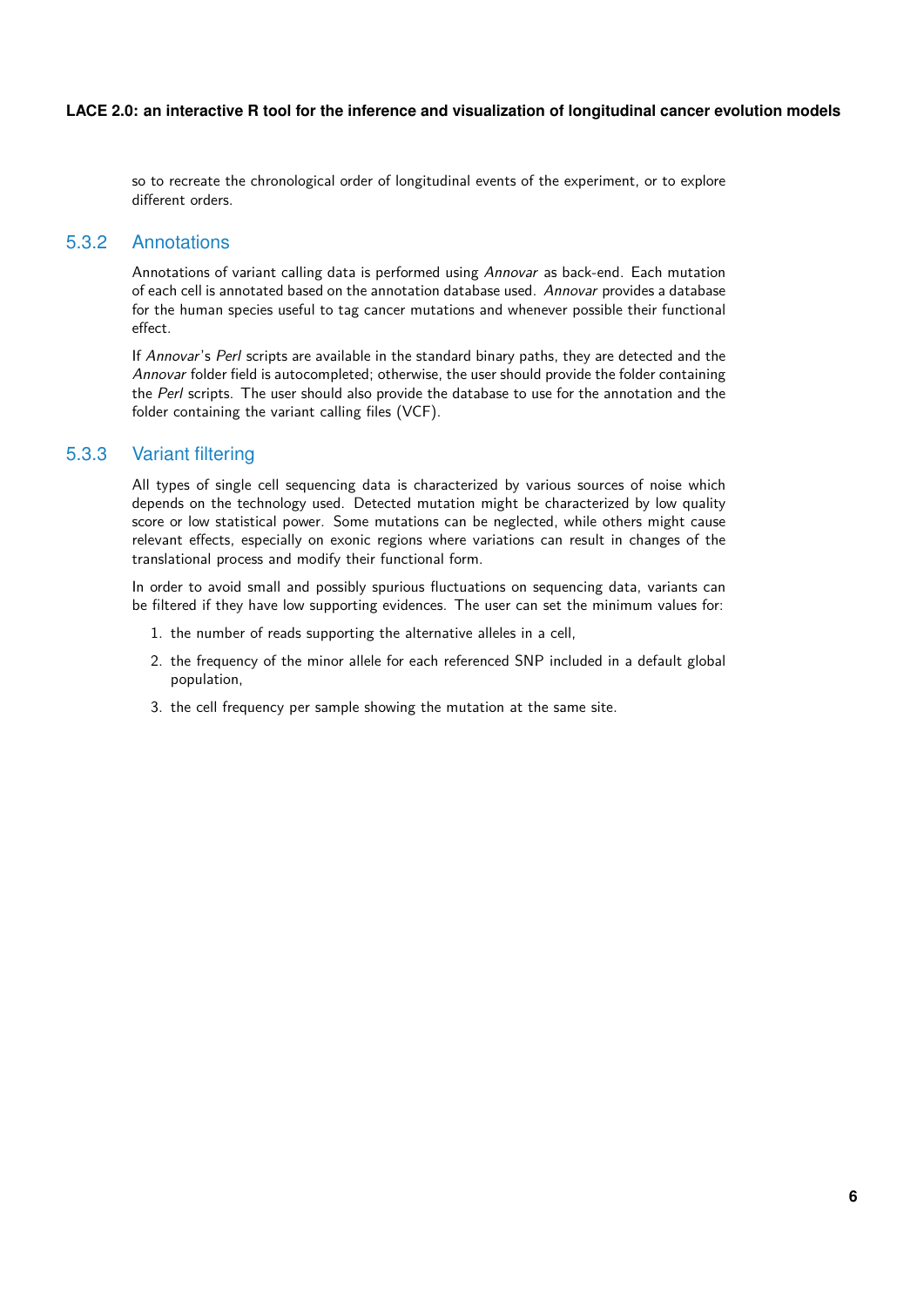| Quality filters<br>Single nucleotide variants are not all the same. Some of them are characterized by low quality score, and mutations regarding exonic regions<br>may cause specific functional effect on the resulting proteins. You can use the alternative frequency, minor allele frequency and the minimum |   |                           |  |  |
|------------------------------------------------------------------------------------------------------------------------------------------------------------------------------------------------------------------------------------------------------------------------------------------------------------------|---|---------------------------|--|--|
| number of cells with the same mutation to select the SNVs. Choose the functional exonic SNVs to considers e.g., if the case, unknown SNVs<br>could be neglected, and reduce the number of SNPs in the next steps.                                                                                                |   |                           |  |  |
| If you have loaded one of the 'demo projects', changes on this tab are not considered.                                                                                                                                                                                                                           |   |                           |  |  |
| Alternate frequency                                                                                                                                                                                                                                                                                              | A |                           |  |  |
| $\overline{2}$                                                                                                                                                                                                                                                                                                   |   |                           |  |  |
| <b>MAF</b>                                                                                                                                                                                                                                                                                                       |   |                           |  |  |
| 0.01                                                                                                                                                                                                                                                                                                             |   |                           |  |  |
| Variant frequency                                                                                                                                                                                                                                                                                                | A |                           |  |  |
|                                                                                                                                                                                                                                                                                                                  |   |                           |  |  |
| 0.05<br><b>Exonic variant function annotations</b>                                                                                                                                                                                                                                                               |   |                           |  |  |
| Choose the variant functions for inferential analysis<br>Considered exonic variants                                                                                                                                                                                                                              |   | Neglected exonic variants |  |  |
| stopgain                                                                                                                                                                                                                                                                                                         |   | synonymous SNV            |  |  |
| stoploss                                                                                                                                                                                                                                                                                                         |   | unknown                   |  |  |
| nonframeshift insertion                                                                                                                                                                                                                                                                                          |   |                           |  |  |
| nonframeshift block substitution                                                                                                                                                                                                                                                                                 |   |                           |  |  |
| nonsynonymous SNV                                                                                                                                                                                                                                                                                                |   |                           |  |  |
| frameshift block substitution                                                                                                                                                                                                                                                                                    |   |                           |  |  |
|                                                                                                                                                                                                                                                                                                                  |   |                           |  |  |

| Annotation<br>$(+)$                                                                      | Explanation                                                                                                                                                                                                                                                                                                             |
|------------------------------------------------------------------------------------------|-------------------------------------------------------------------------------------------------------------------------------------------------------------------------------------------------------------------------------------------------------------------------------------------------------------------------|
| frameshift<br>insertion<br>frameshift<br>deletion<br>frameshift<br>block<br>substitution | an insertion of one or more nucleotides that cause frameshift changes in<br>protein coding sequence<br>a deletion of one or more nucleotides that cause frameshift changes in<br>protein coding sequence<br>a block substitution of one or more nucleotides that cause frameshift<br>changes in protein coding sequence |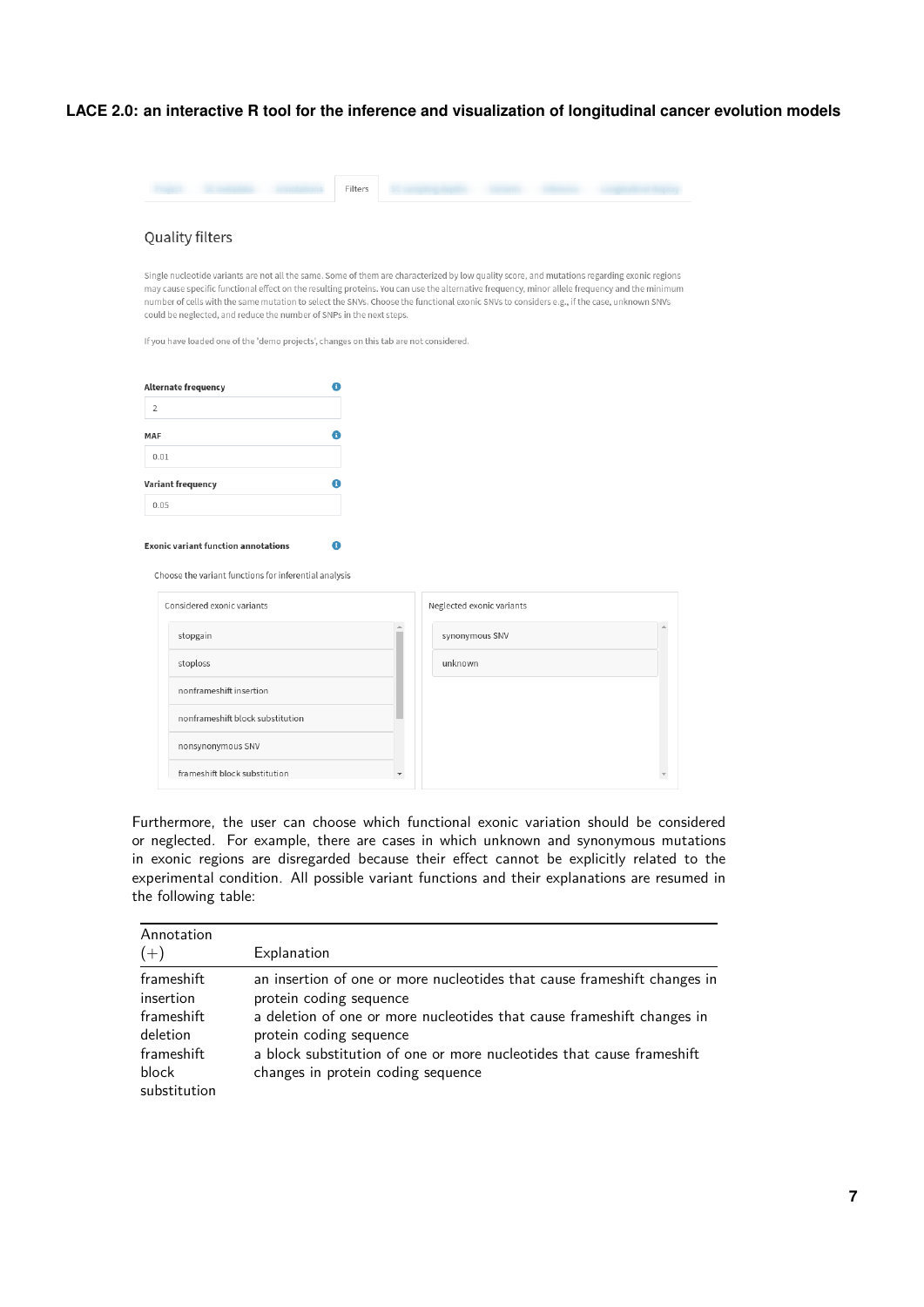| Annotation                  |                                                                                                                                                                                                                                                                                                                 |
|-----------------------------|-----------------------------------------------------------------------------------------------------------------------------------------------------------------------------------------------------------------------------------------------------------------------------------------------------------------|
| $(+)$                       | Explanation                                                                                                                                                                                                                                                                                                     |
| stopgain                    | a nonsynonymous SNV, frameshift insertion/deletion, nonframeshift<br>insertion/deletion or block substitution that lead to the immediate<br>creation of stop codon at the variant site. For frameshift mutations,<br>the creation of stop codon downstream of the variant will not be<br>counted as "stopgain"! |
| stoploss                    | a nonsynonymous SNV, frameshift insertion/deletion, nonframeshift<br>insertion/deletion or block substitution that lead to the immediate<br>elimination of stop codon at the variant site                                                                                                                       |
| nonframeshift               | an insertion of 3 or multiples of 3 nucleotides that do not cause                                                                                                                                                                                                                                               |
| insertion                   | frameshift changes in protein coding sequence                                                                                                                                                                                                                                                                   |
| nonframeshift               | a deletion of 3 or mutliples of 3 nucleotides that do not cause                                                                                                                                                                                                                                                 |
| deletion                    | frameshift changes in protein coding sequence                                                                                                                                                                                                                                                                   |
| nonframeshift               | a block substitution of one or more nucleotides that do not cause                                                                                                                                                                                                                                               |
| block<br>substitution       | frameshift changes in protein coding sequence                                                                                                                                                                                                                                                                   |
| nonsynonymous<br><b>SNV</b> | a single nucleotide change that cause an amino acid change                                                                                                                                                                                                                                                      |
| synonymous<br><b>SNV</b>    | a single nucleotide change that does not cause an amino acid change                                                                                                                                                                                                                                             |
| unknown                     | unknown function (due to various errors in the gene structure definition<br>in the database file)                                                                                                                                                                                                               |

#### <span id="page-7-0"></span>(+) see Annovar

### 5.3.4 Single cell sampling depth

The number of reads per SNV site represents an optimal filter to retrieve relevant mutations. Depth at specific sites is usually not provided in standard alignment or variant calling pipelines and it is computationally expensive to retrieve. The user should provide the folder with aligned data and, if not found already, the samtools executable folder location to compute depth only on sites passing the variant filters set in the previous tab.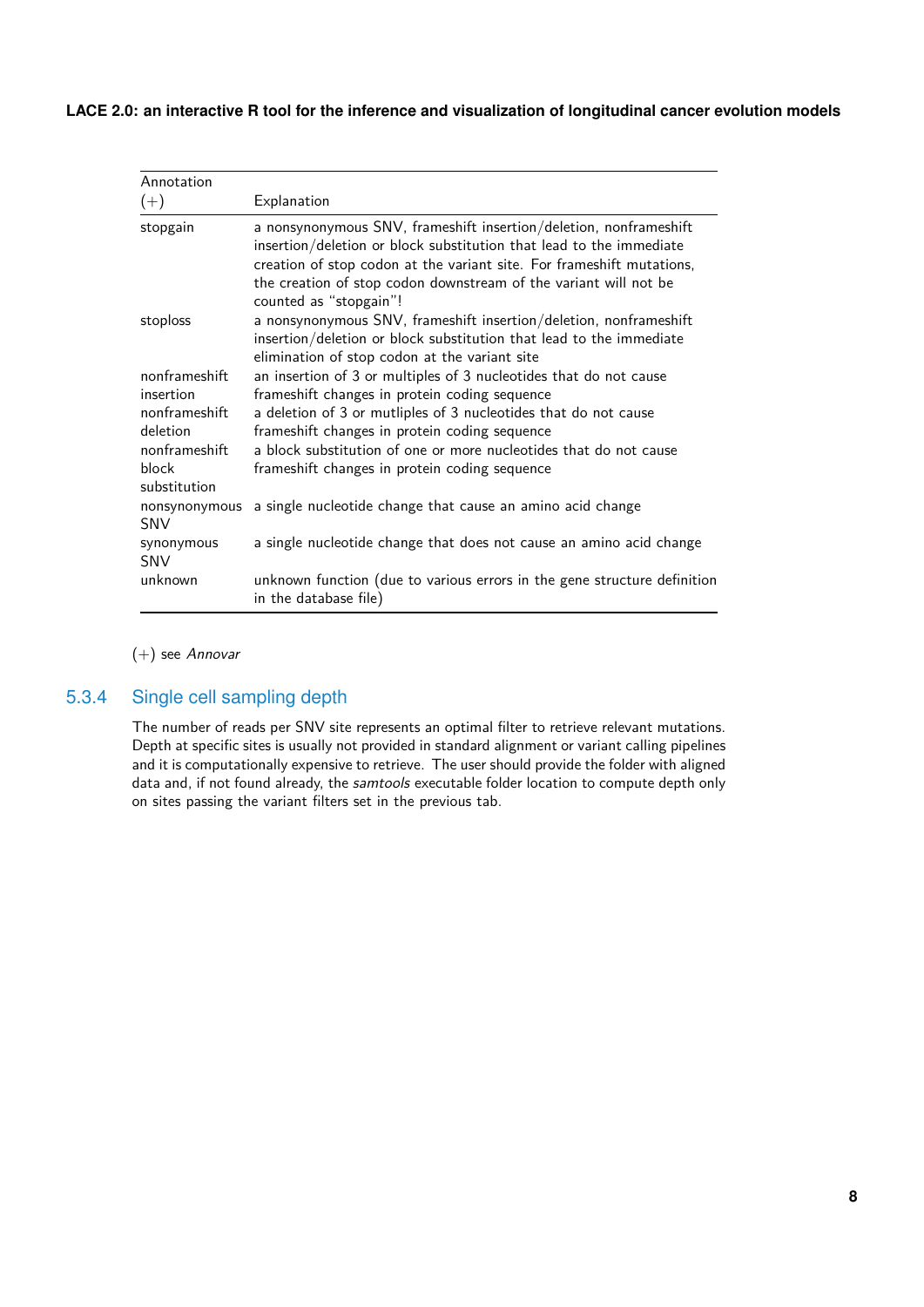| LACE 2.0<br>$\equiv$                                                                                                  | <b>Project: Rambow_dataset</b>                                                                                                                                                                                                                                                               |
|-----------------------------------------------------------------------------------------------------------------------|----------------------------------------------------------------------------------------------------------------------------------------------------------------------------------------------------------------------------------------------------------------------------------------------|
|                                                                                                                       | SC sampling depths                                                                                                                                                                                                                                                                           |
| Single cell sampling depth                                                                                            |                                                                                                                                                                                                                                                                                              |
| already, the samtools executable location to compute depth only on sites passing the filters set in the previous tab. | The number of reads per SNV site represent an optimal filter to retrieve relevant mutations. Depth at specific sites is usually not provided in<br>standard alignment or variant calling pipelines and are computationally expensive. Provide the folder with aligned data and, if not found |
| If you have loaded one of the 'demo projects', changes on this tab are not considered.                                |                                                                                                                                                                                                                                                                                              |
| Samtools executable folder<br>///usr/local/bin                                                                        |                                                                                                                                                                                                                                                                                              |
|                                                                                                                       |                                                                                                                                                                                                                                                                                              |
| <b>BAMs folder</b><br>A<br>/Rambow_dataset/bam                                                                        |                                                                                                                                                                                                                                                                                              |

## 5.4 Selection of relevant variants

<span id="page-8-0"></span>Not all mutations are distinctive of the disease or experiment understudied. Identifying relevant and driver variants allows to reproduce a more significant longitudinal clonal tree. The user can select a set of filters based on gold standards and other analyses such as:

- 1. the minimum number of reads at given mutation site
- 2. the maximum number of missing data per gene
- 3. the minimum median depth per locus
- 4. the minimum median depth supporting the mutation
- 5. subset of known genes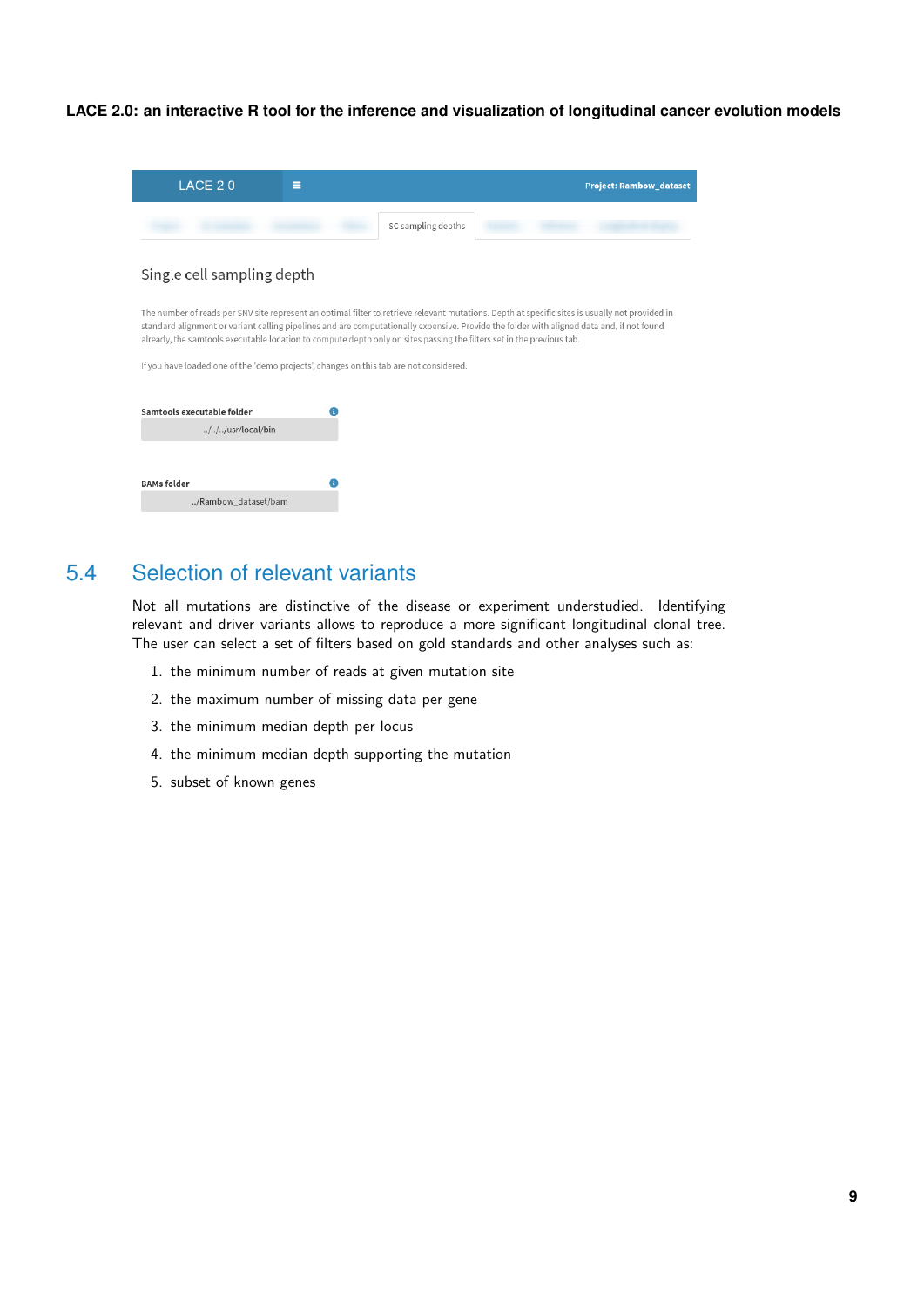|                                                                | Variants                                                                                                                                                                                                                                                         |
|----------------------------------------------------------------|------------------------------------------------------------------------------------------------------------------------------------------------------------------------------------------------------------------------------------------------------------------|
|                                                                |                                                                                                                                                                                                                                                                  |
| Variant filters                                                |                                                                                                                                                                                                                                                                  |
| variants as part of the processing step.                       | Relevant variants allows to reproduce more significant longitudinal clonal tree for the experiment. Apply some filters to retrieve relevant                                                                                                                      |
|                                                                | Press 'Select variant' to do some pre-processing right now, and then, interactively modify filters and see the results on selected variants as they<br>are changed. Otherwise, set all the filters and go next to perform processing and inference all together. |
| Minimum depth                                                  | ❶                                                                                                                                                                                                                                                                |
| 8                                                              |                                                                                                                                                                                                                                                                  |
| <b>Max missing value</b>                                       |                                                                                                                                                                                                                                                                  |
|                                                                | ❶                                                                                                                                                                                                                                                                |
| 0.3                                                            |                                                                                                                                                                                                                                                                  |
|                                                                |                                                                                                                                                                                                                                                                  |
|                                                                | 0                                                                                                                                                                                                                                                                |
| 8                                                              |                                                                                                                                                                                                                                                                  |
| Site minumum median depth:<br>Mutation minimum median deapth   | 0                                                                                                                                                                                                                                                                |
| 5                                                              |                                                                                                                                                                                                                                                                  |
|                                                                | A                                                                                                                                                                                                                                                                |
| <b>Select variant genes</b><br>ARPC2 * CCT8 * PRAME * COL1A2 * |                                                                                                                                                                                                                                                                  |

Finding the parameters to select variants is not an easy task, and the user might not know in advance how to choose the best set of filters. Hence, the user can press "Select variants"

( Select variants ) to perform the aforementioned computations on VCF and BAM files to derive all the necessary aggregated information on the sampled cells. Afterward, the user is presented with a interactive live preview of variants passing the filters (including relevant parameters which can help in the selection) while values are changed.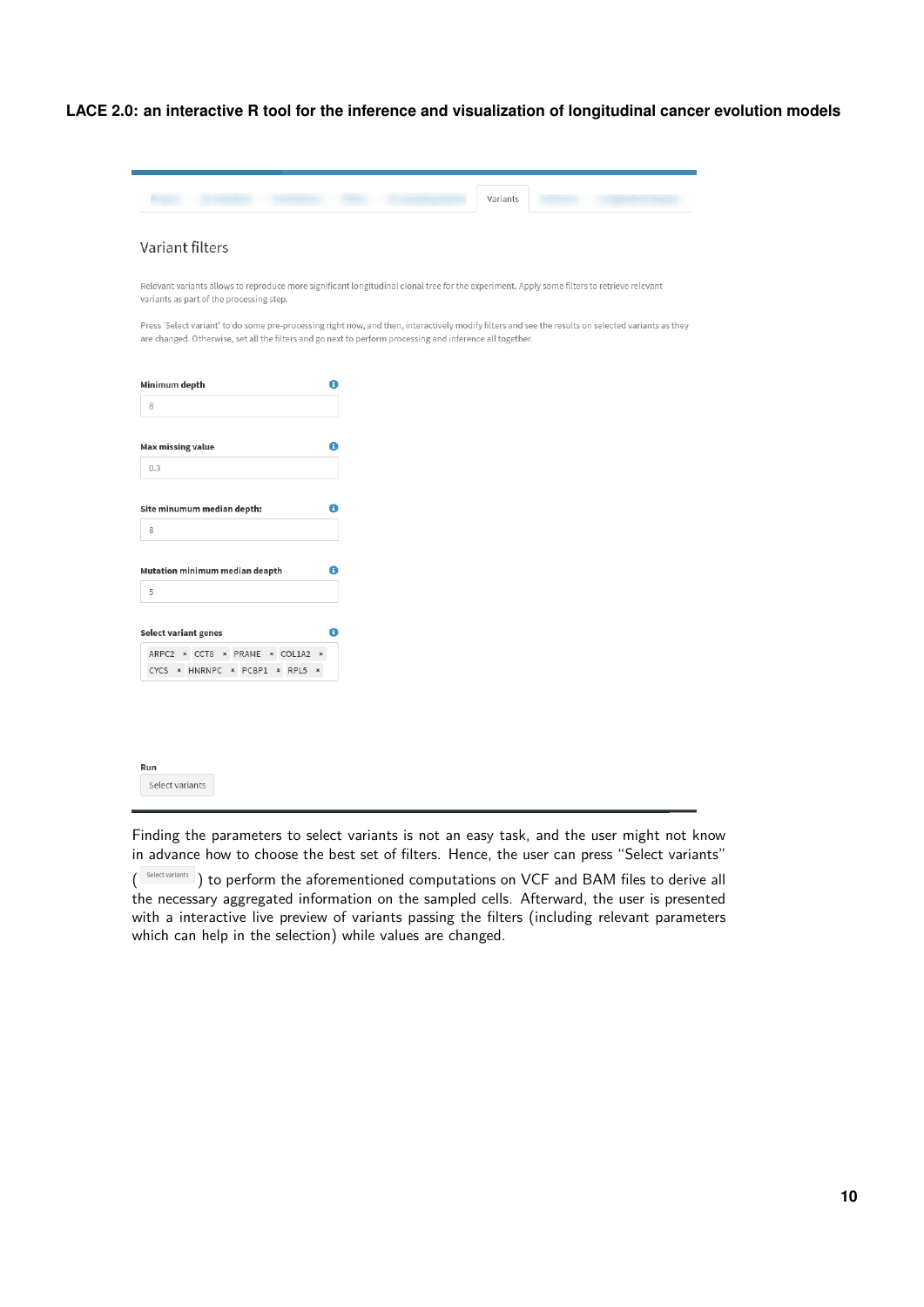| 0.3                             |   |
|---------------------------------|---|
| Site minumum median depth:      | п |
| 8                               |   |
|                                 |   |
|                                 |   |
|                                 |   |
| 5                               |   |
| Mutation minimum median deapth  |   |
| <b>Select variant genes</b>     | ß |
| ARPC2 * CCT8 * PRAME * COL1A2 * |   |

| Show 10 |  |  | entries |
|---------|--|--|---------|
|---------|--|--|---------|

|                | Show 10 v entries<br>Search: |                |                   |                 |              |                |        |        |        |        |                    |                  |                      |                   |
|----------------|------------------------------|----------------|-------------------|-----------------|--------------|----------------|--------|--------|--------|--------|--------------------|------------------|----------------------|-------------------|
|                | Gene                         | Chr            | PosStart $\doteq$ | PosEnd $\doteq$ | REF          | ALT            | FreqT1 | FreqT2 | FreqT3 | FreqT4 | <b>MedianDepth</b> | MedianDepthMut @ | ResultantMeanDepth @ | ResultantVarDepth |
|                | ARPC2                        | $\overline{2}$ | 218249894         | 218249894       | $\mathsf{C}$ |                | 0.788  | 0.67   | 0.79   | 0.75   | 12                 | 6                | 11.266               | 65.155            |
| $\overline{2}$ | CCT8                         | 21             | 29063389          | 29063389        | G            | A              | 0.315  | 0.275  | 0.395  | 0.281  | 14                 | 5                | 8,774                | 52.891            |
| $3 -$          | CCT8                         | 21             | 29066994          | 29066994        | ÷            |                | 0.027  | 0.037  | 0.062  | 0.016  | 15                 | 6                | 9.932                | 80.682            |
| 4              | COL1A2                       | $\overline{7}$ | 94422978          | 94422978        | $\mathsf{C}$ | A              | 0.493  | 0.394  | 0.543  | 0.234  | 14                 | 6                | 9.395                | 113,918           |
| 5              | CYCS                         | $\overline{7}$ | 25123715          | 25123715        | $\sim$       | <b>TT</b>      | 0.007  |        |        |        | 12                 | 5                | 7.408                | 39,983            |
| 6              | CYCS                         | $\overline{7}$ | 25123786          | 25123786        | $\mathsf{C}$ | T              | 0.699  | 0.606  | 0.667  | 0.641  | $\overline{9}$     | 5                | 6.728                | 35.084            |
|                | HNRNPC 14                    |                | 21211836          | 21211836        | ×,           | $\tau$         | 0.041  | 0.046  | 0.062  | 0.039  | $16\,$             | 5                | 11.545               | 81.844            |
| 8              | PRAME                        | 22             | 22551005          | 22551005        | T.           | $\overline{A}$ | 0.541  | 0.606  | 0.704  | 0.484  | $16\,$             | 6                | 13.004               | 106.337           |
| 9              | RPL5                         |                | 92837514          | 92837514        | C            | G              | 0.253  | 0.009  | 0.049  | 0.281  | 31.5               | 5                | 29.902               | 203.518           |
|                | Showing 1 to 9 of 9 entries  |                |                   |                 |              |                |        |        |        |        |                    |                  | Previous             | $\,1$<br>Next     |

```
Run<br>Select variants
```
## 5.5 Inference

The inferential tab allows the user to set all the parameters to solve the boolean matrix factorization problem and estimate the model parameters of the Bayesian model using a MCMC to maximize the likelihood.

Inferential step uses the following set of parameters:

- 1. Learning rate
- 2. False positive rates for each sample
- 3. False negative rates for each sample
- 4. Number of iterations in each MCMC search
- 5. Number of restart for the MCMC 5 Early stopping number of iterations with no growing likelihood
- 6. Number of parallel processes
- 7. Random seed to recreate simulations
- 8. Initialize the clonal tree randomly
- 9. Marginalize the cell attachment matrix
- 10. Keep equivalent solutions and return all of them
- 11. Check indistinguishable event and remove them
- 12. Estimate error rates of MCMC moves
- 13. Show results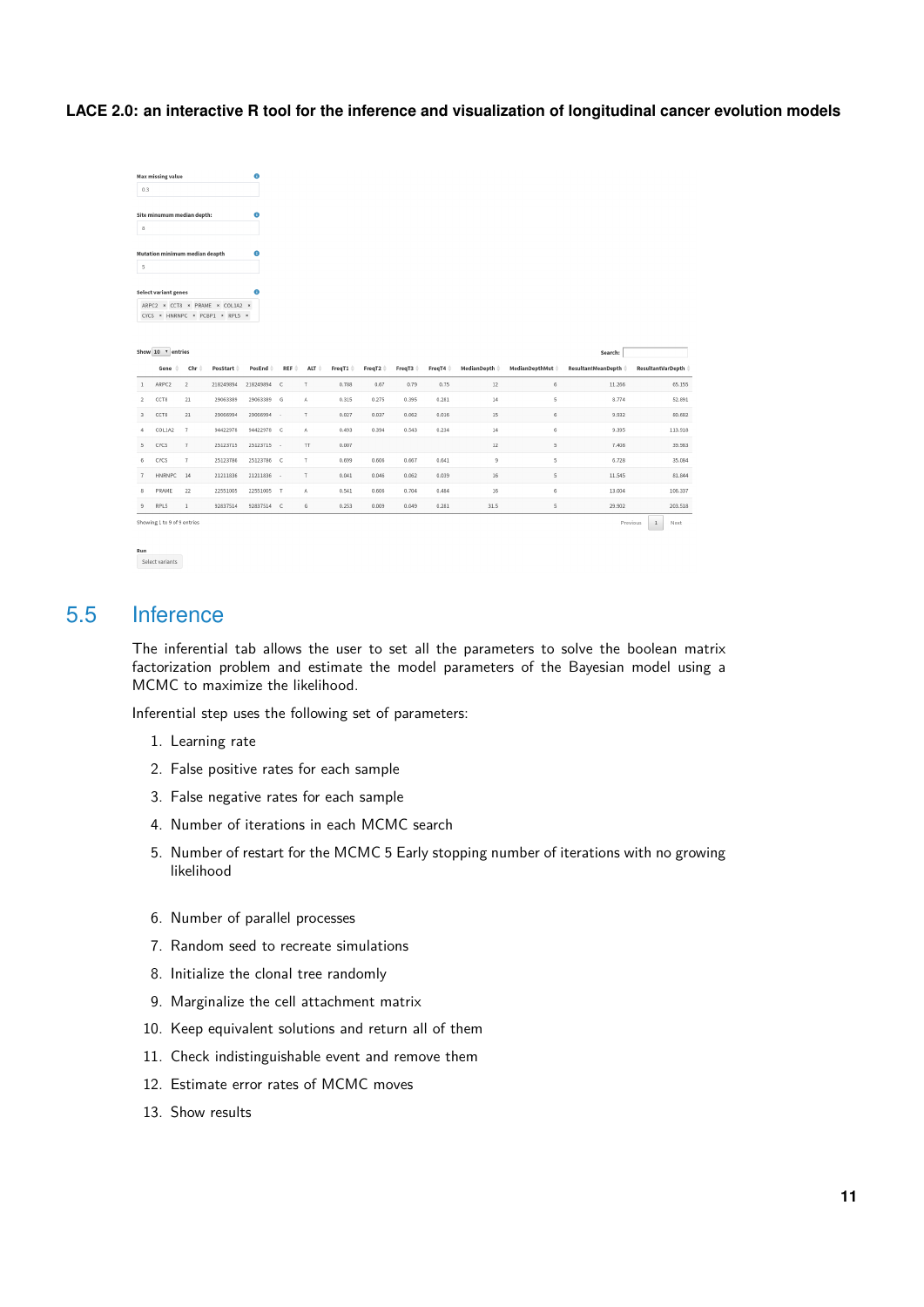| <b>Number of iterations</b>                | 0 |
|--------------------------------------------|---|
| 10000                                      |   |
| <b>Number of restarts</b>                  | A |
| 50                                         |   |
| <b>Early stopping</b>                      | 0 |
| 500                                        |   |
| <b>Number of parallel processes</b>        | 8 |
| 10                                         |   |
| Seed                                       | 8 |
| 1121                                       |   |
| <b>Random tree intialization</b><br>$\Box$ | ❶ |
| <b>Marginalize</b>                         | 0 |
| Keep equivalent<br>$\Box$                  | 0 |
| Check indistinguishable                    | € |
| ∩<br><b>Error move</b>                     | A |
| ✔ Show results in interface                | 0 |

#### Run

Run LACE

The user must insert at least one false positive rate and one false negative rate value for each sample. By double clicking on any cell belonging to the row "add row", the user can insert a new set of false or positive rates for each sample. During the inferential step, the maximization of the likelihood for each set of rates is performed. The best results are returned.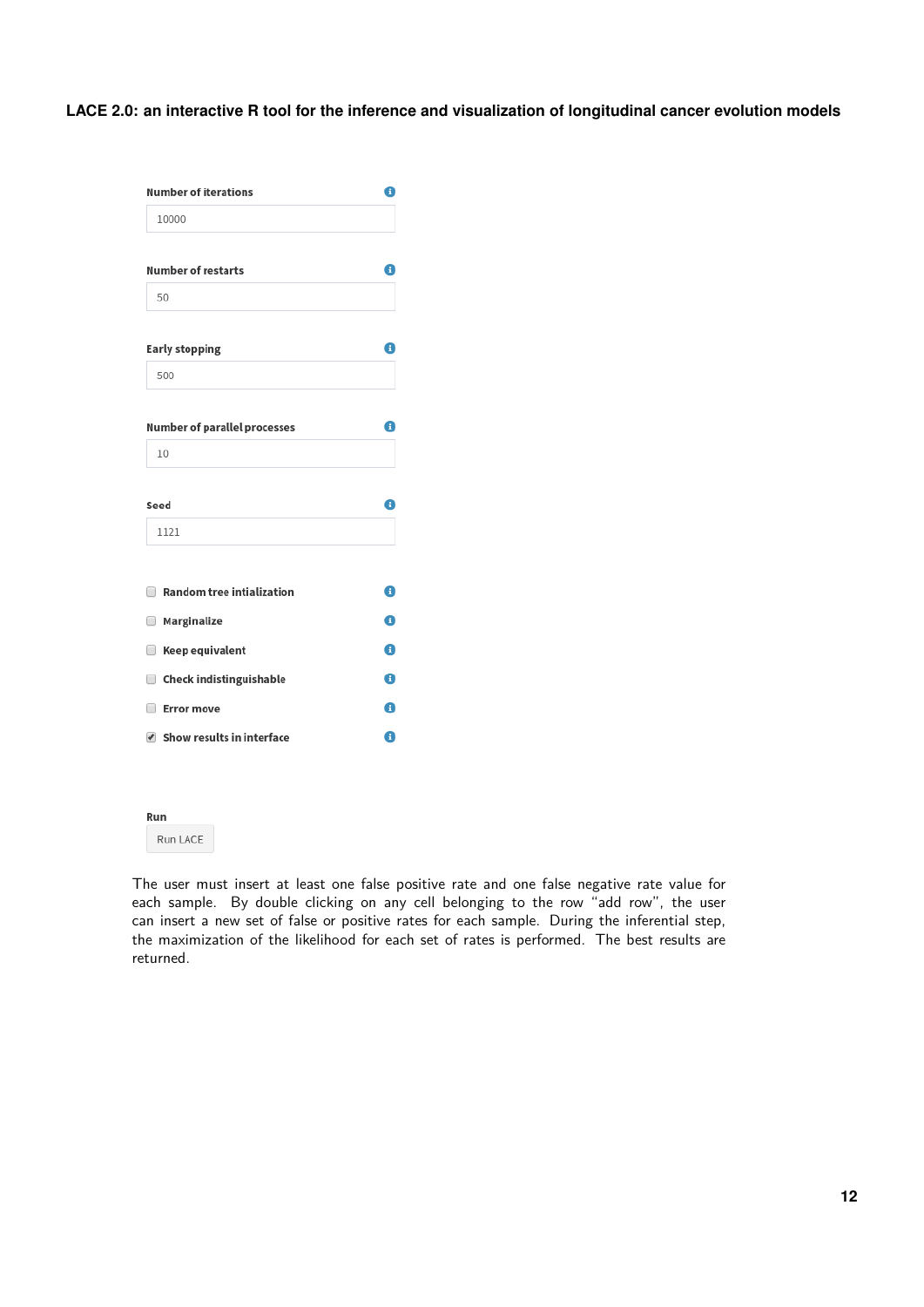|                                                            |                                                                                                           |                   | Inference                                                                                                                                                                                                                                                                                                                                                                                                                  |                                                                                                                                                     |
|------------------------------------------------------------|-----------------------------------------------------------------------------------------------------------|-------------------|----------------------------------------------------------------------------------------------------------------------------------------------------------------------------------------------------------------------------------------------------------------------------------------------------------------------------------------------------------------------------------------------------------------------------|-----------------------------------------------------------------------------------------------------------------------------------------------------|
|                                                            |                                                                                                           |                   |                                                                                                                                                                                                                                                                                                                                                                                                                            |                                                                                                                                                     |
|                                                            | Longitudinal tree inference parameters                                                                    |                   |                                                                                                                                                                                                                                                                                                                                                                                                                            |                                                                                                                                                     |
|                                                            | not change, expensive variant and depth computations are performed only on cells previously not included. |                   | Set the preferences for the Monte Carlo Markov Chain (MCMC) used in the inferential step. Add, at least, one false positive 'alpha' and false<br>negative 'beta' rate for each sampling time point. Multiple sets of alpha and beta can be added by inserting values on the 'add row' cells. If<br>multiple rate sets are provided, then the best set of alpha e beta are evaluated as part of the inference and returned. | Press 'Run LACE' to save your current configuration, start processing data and infer the longitudinal clonal tree. If the metadata, and filters did |
|                                                            | A                                                                                                         |                   |                                                                                                                                                                                                                                                                                                                                                                                                                            |                                                                                                                                                     |
| <b>Learning rate</b><br>1                                  |                                                                                                           |                   |                                                                                                                                                                                                                                                                                                                                                                                                                            |                                                                                                                                                     |
|                                                            |                                                                                                           |                   |                                                                                                                                                                                                                                                                                                                                                                                                                            |                                                                                                                                                     |
| <b>False positive rates</b>                                | A                                                                                                         |                   | Insert a set of false positive rates, one $\alpha$ for each sampling time point. Fill the last row to add further sets of rates to be used in the inference.                                                                                                                                                                                                                                                               |                                                                                                                                                     |
|                                                            | before treatment $\triangleq$                                                                             | 4d on treatment ♦ | 28d on treatment $\hat{=}$                                                                                                                                                                                                                                                                                                                                                                                                 | 57d on treatment                                                                                                                                    |
| alpha_1                                                    | 0.02                                                                                                      | 0.01              | 0.01                                                                                                                                                                                                                                                                                                                                                                                                                       | 0.01                                                                                                                                                |
| Showing 1 to 3 of 3 entries<br>alpha_2                     | 0.10                                                                                                      | 0.05              | 0.05                                                                                                                                                                                                                                                                                                                                                                                                                       | 0.05                                                                                                                                                |
| add row                                                    |                                                                                                           |                   |                                                                                                                                                                                                                                                                                                                                                                                                                            |                                                                                                                                                     |
|                                                            | A                                                                                                         |                   |                                                                                                                                                                                                                                                                                                                                                                                                                            |                                                                                                                                                     |
|                                                            |                                                                                                           |                   | Insert a set of false negative rates, one $\beta$ for each sampling time point. Fill the last row to add further sets of rates to be used in the inference.                                                                                                                                                                                                                                                                |                                                                                                                                                     |
| <b>False negative rates</b><br>Showing 1 to 3 of 3 entries |                                                                                                           |                   |                                                                                                                                                                                                                                                                                                                                                                                                                            |                                                                                                                                                     |
|                                                            | before treatment $\hat{=}$                                                                                | 4d on treatment ♦ | 28d on treatment ♦                                                                                                                                                                                                                                                                                                                                                                                                         | 57d on treatment $\hat{=}$                                                                                                                          |
| beta 1                                                     | 0.1                                                                                                       | 0.05              | 0.05                                                                                                                                                                                                                                                                                                                                                                                                                       | 0.05                                                                                                                                                |
| beta 2                                                     | 0.1                                                                                                       | 0.05              | 0.05                                                                                                                                                                                                                                                                                                                                                                                                                       | 0.05                                                                                                                                                |

<span id="page-12-0"></span>Press "Run LACE" to perform all computation and estimation steps and visualize the results.

## 5.6 Longitudinal display and outputs interface

The longitudinal display tab shows the longitudinal clonal tree, the fishplot and the clonal tree, together with the best false positive and negative rate parameters.

The longitudinal clonal tree is placed on the top left side. Continuous edges are used to represent parental relations between clones, while dashed edges show persistence relations. The size of the nodes is proportional to the clonal prevalence. Moving the mouse over a node, it is possible to see the clonal prevalence value. While moving the mouse over the mutation labels, it shows the complete set of mutations for that clone under the longitudinal clonal tree.

The fishplot is on the top right side of the tab. Passing the mouse over the ribbons, the clonal prevalences of the clones at different time points are displayed. Similarly, with the mouse over the time tags, the clonal prevalences of all clones at the specified time point are visualized.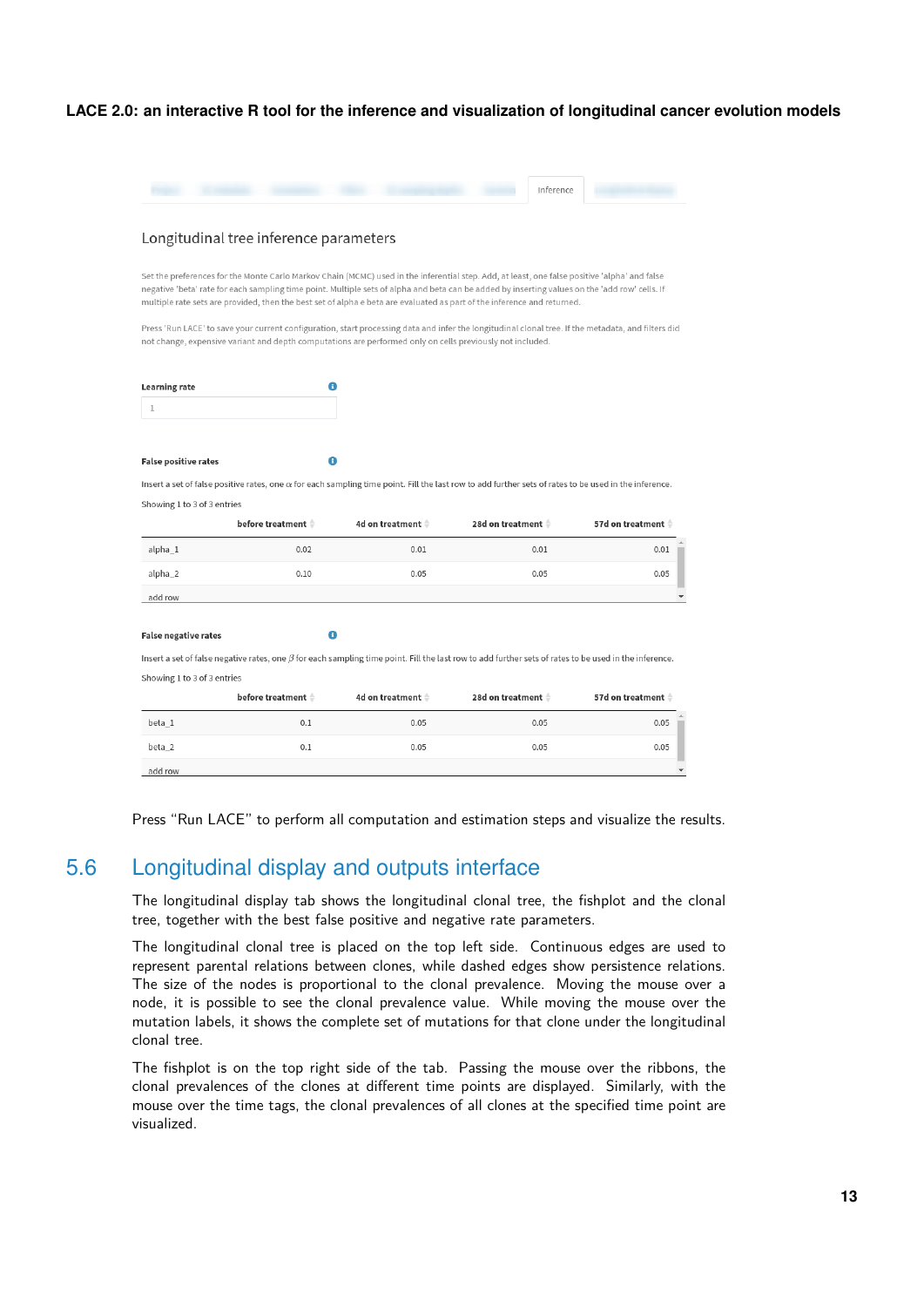By clicking on a mutation label of the longitudinal clonal tree as well as on a fishplot ribbon or a clonal tree node, the details of the mutation characterizing the clone can be queried and retrieved from the Ensembl database.

The bottom part of the tab is used to display the tree legend and the best estimated set false positive/negative rates.



# <span id="page-13-0"></span>6 sessionInfo()

- R version 4.2.0 RC (2022-04-21 r82226), x86\_64-pc-linux-gnu
- Locale: LC\_CTYPE=en\_US.UTF-8, LC\_NUMERIC=C, LC\_TIME=en\_GB, LC\_COLLATE=C, LC\_MONETARY=en\_US.UTF-8, LC\_MESSAGES=en\_US.UTF-8, LC\_PAPER=en\_US.UTF-8, LC\_NAME=C, LC\_ADDRESS=C, LC\_TELEPHONE=C, LC\_MEASUREMENT=en\_US.UTF-8, LC\_IDENTIFICATION=C
- Running under: Ubuntu 20.04.4 LTS